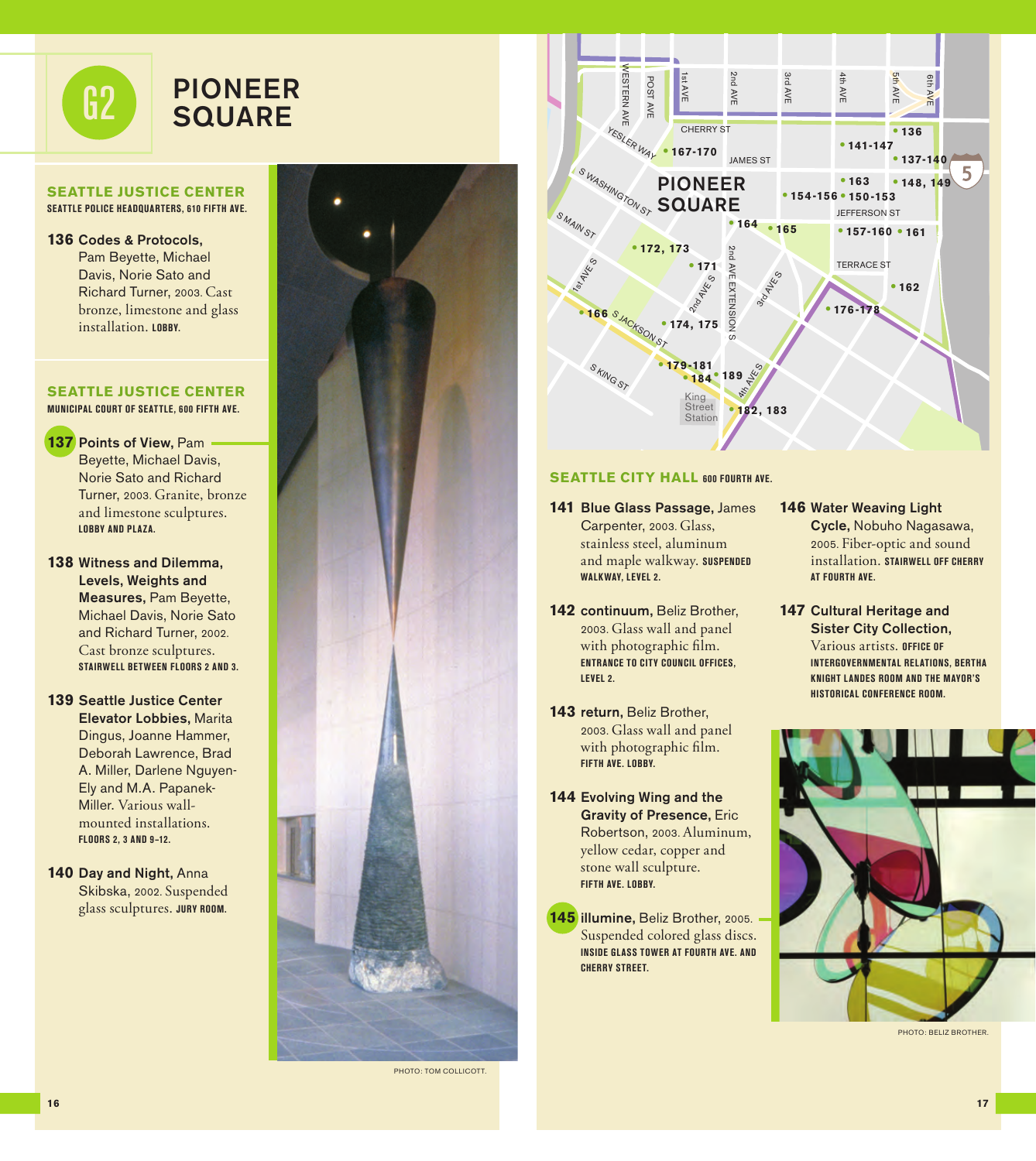## **PIONEER SQUARE (CONTINUED)**

#### **KING COUNTY JAIL 500 FIFTH AVE.**

- **148** Jail House Garden, Martha Schwartz, 1987. Tile and concrete plaza. *King County Public Art Collection* (*4Culture).*  **NORTH PLAZA.**
- **149** Torus Torum, Benson Shaw, 1984. Mixed media relief. *King County Public Art Collection (4Culture).* **SOUTH PLAZA.**

#### **KING COUNTY ADMINISTRATION BUILDING 500 FOURTH AVE.**

- **150** Rhododendrons, Harold Balazs, 1976. Porcelain enamel mural. *King County Public Art Collection (4Culture).* **FOURTH AVE. ENTRANCE.**
- **151** Untitled #625, Robert Sperry, 1985. Ceramic tile mural. *King County Public Art Collection (4Culture).* **FOURTH AVE. LOBBY.**
- **152** Lunar Promenade, Alden Mason, 1989. Acrylic on canvas. *King County Public Art Collection (4Culture).* **FOURTH AVE. LOBBY.**
- **153** Sandworm, George Tsutakawa, 1985. Steel sculpture. *King County Public Art Collection (4Culture).* **FIFTH AVE. ENTRANCE.**

Beaumont, 2010. Light; handpainted, etched and photo laminated glass; and steel.*King County Public Art Collection (4Culture).* **SECOND FLOOR ELEVATOR** 

**156** Standing Tall, Linda

**LOBBY.**

# **MARTIN LUTHER KING JR. COUNTY COURTHOUSE**

#### **516 THIRD AVE.**

- **154** Truth Crushed to the Earth Will Rise Again, Linda Beaumont, 2005. Terrazzo, marble and cast glass floor. *King County Public Art Collection (4Culture).* **FIRST FLOOR LOBBY.**
- **155** From these Hills, from these Waters, Douglas Cooper, 2005. Charcoal and graphite on paper on panel. *King County Public Art Collection (4Culture).* **FIRST FLOOR LOBBY.**

## **THE CHINOOK BUILDING 401 FIFTH AVE.**

**157** Confluences, Anna Valentina Murch, 2007. Painted steel ceiling installation. *King County Public Art Collection (4Culture).*  **FIFTH AVE. ENTRANCE.**

**158** Brewing Storm, Pacific Coast Trail and Stand of Firs, Cumberland, Glenn Rudolph, 2007. Etched stone mural. *King County Public Art Collection (4Culture).* **NORTH SIDE OF BUILDING EXTERIOR.**

- **159** Longacres, Kent, Glenn Rudolph, 2007. Etched stone mural. *King County Public Art Collection (4Culture).* **SOUTH SIDE OF BUILDING EXTERIOR**
- **160 Rotations, Anna Valentina** Murch, 2009. Steel and light. *King County Public Art Collection (4Culture).* **LOBBY, NORTH WALL.**



PHOTO: SPIKE MAFFORD.

### **ALONG FIFTH & SIXTH AVENUES**

- **161** Tumbling Figure: 5 Stages, Michael Spafford, 1979. Wall-mounted epoxy and aluminium. *King County Public Art Collection (4Culture).*  **SIXTH AVE. AND JEFFERSON STREET.**
- **162** Songbird, John Henry, 2012. Steel and paint. *Collection of Martin Selig Real Estate.* **FIFTH AVE. AND TERRACE STREET.**

## **AROUND PIONEER SQUARE AND ALONG YESLER WAY**

**163** City Light, City Bright, Nancy Blum, 2001. Cast iron utility cover. **SOUTHEAST CORNER OF INTERSECTION AT FOURTH AVE. AND JAMES STREET.** 

> Other utility covers by Betsy Best-Spadaro, Garth Edwards, Nathan Jackson, Anne Knight, Barbara Earl Thomas, 1975–2002. Cast iron utility covers. **VARIOUS LOCATIONS THROUGHOUT DOWNTOWN.**

- **164** Fortson Square, Elizabeth Conner, Cliff Willwert and Brian Goldbloom, 2001. Sited sculptural installation with recycled architectural artifacts, cast objects and granite sculpture. **SECOND AVE. AND YESLER WAY.**
- **165** Prefontaine Fountain, Carl F. Gould, 1926. Granite and blue tile basin. **THIRD AVE. AND YELSER WAY.**
- **166 Pioneer Square (First Hill)** Streetcar), Claudia Fitch, 2013. Painted steel "beads" on streetcar poles. **SOUTH JACKSON STREET STREETCAR PLATFORM AT OCCIDENTAL AND SECOND AVE. SOUTH.**